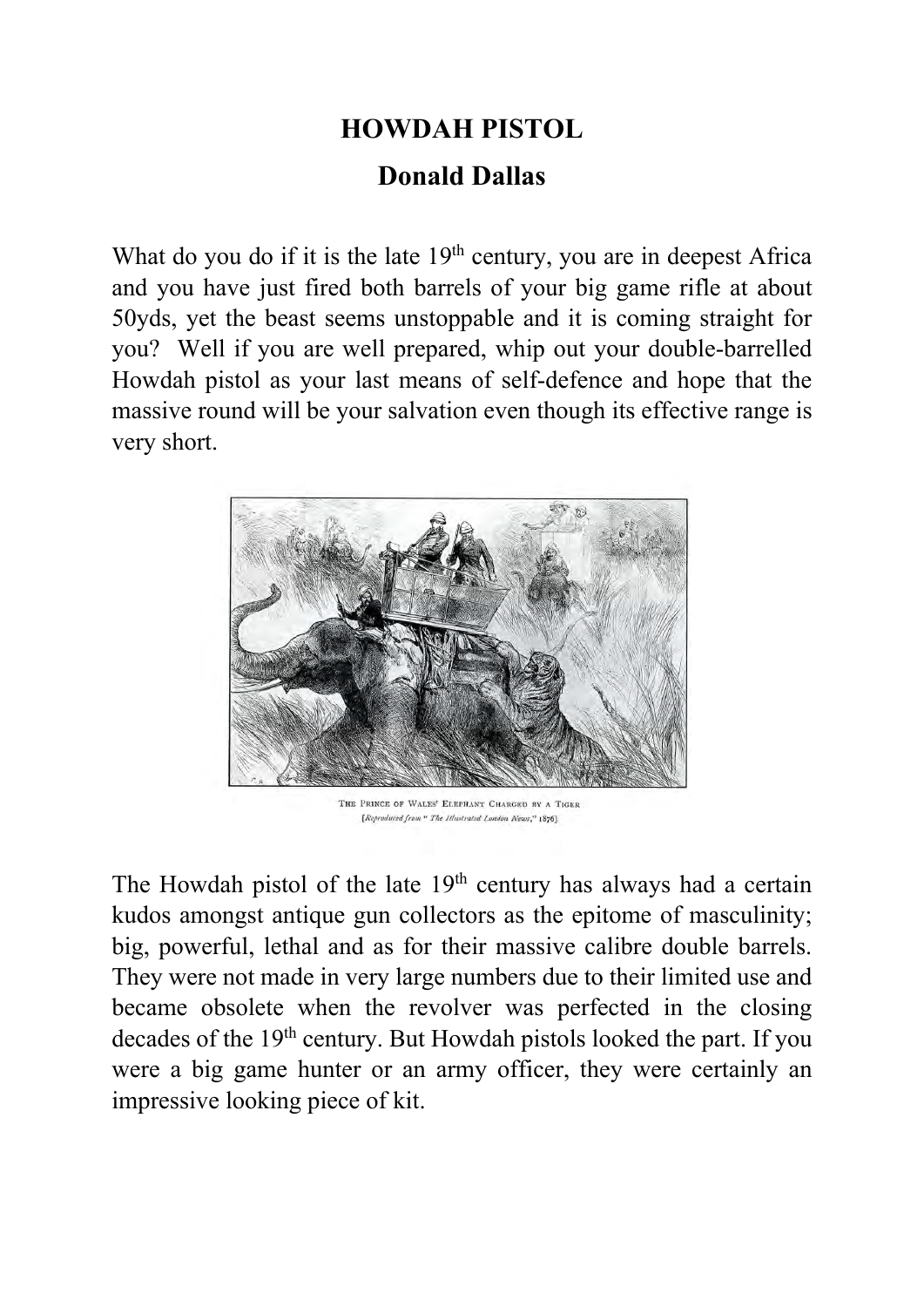The word "Howdah" comes from the Arabic meaning "a bed carried by a camel". Their most common usage was as a carriage positioned on the back of an elephant that was used to carry wealthy people, in the past for warfare, but in the 19<sup>th</sup> century for hunting. They were a symbol of wealth for their owners and were often lavishly decorated with expensive gilding, inlays and gemstones.

For the privileged they were an ideal way to hunt in Africa and India. Perched up high on an elephant, you had an excellent view and in addition you were relatively protected from the quarry that you hunted.

Since these pistols were so associated with big game hunting, at some stage in the 19<sup>th</sup> century gunmakers gave the name "Howdah pistol" to the type of pistol that was carried in the Howdah on the back of an elephant.

Howdah pistols evolved from the man stopper pistols of the early 19<sup>th</sup> century. Such pistols were muzzle-loaders of large bore designed for self-protection in Britain whilst out travelling. Their range was short but they packed a powerful punch.

Howdah pistols were essentially cut down big game double rifles and the majority were breech-loaders. Their barrels were short, six to eight inches long but they were of massive calibre firing the standard military rounds of the day. The most common round was the .577 Snider, short and fat and widely available all over the world due to the adoption by the military of the Snider rifle. Other Howdah pistols were built in 12 bore and the military rounds of .577/.450 Martini-Henry, .455 Webley and .476 Enfield.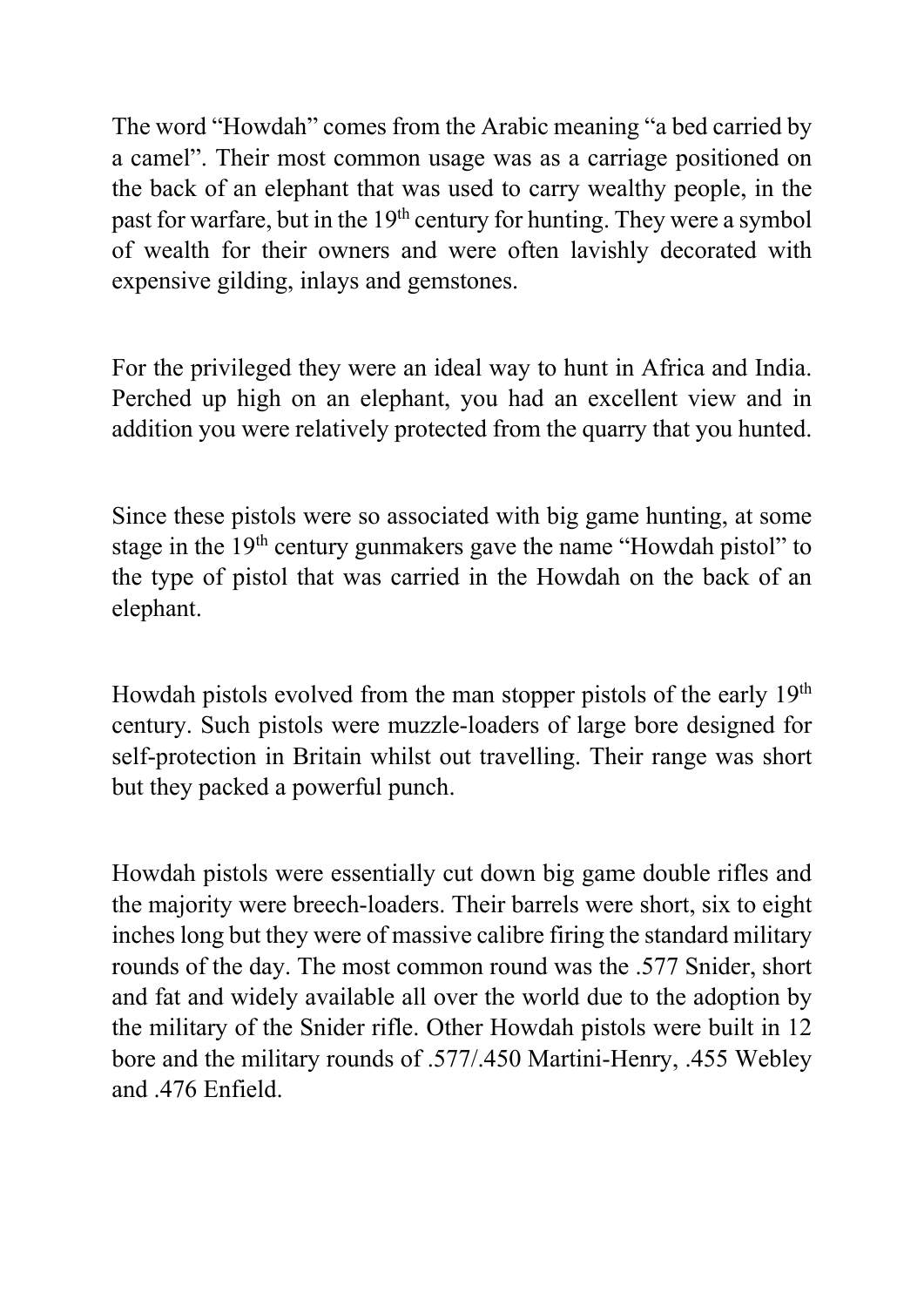The kick from one of these pistols firing such enormous rounds must have been fearsome and the recoil must have caused a hefty barrel flip. They could be either rifled or smooth bore and were intended to be used at short range. The pistols employed the standard closing mechanisms of the day, generally the Jones underlever, but in addition the side lever or top lever.

It is no co-incidence that standard military rounds were chosen by Howdah pistol makers. In addition to being carried by big game hunters, they were also very popular with army officers serving abroad. Consequently, their ammunition had to be the same as the standard army issue rifles and revolvers. A Howdah pistol carried by an army officer would have been a very effective deterrent in warfare or in a skirmish. Pointing such a large calibre double-barrelled pistol directly at an insurgent would certainly have a very intimidating effect. And as for carrying one all the way to India in your kit, how impressive would that look when you showed it off in the Mess.